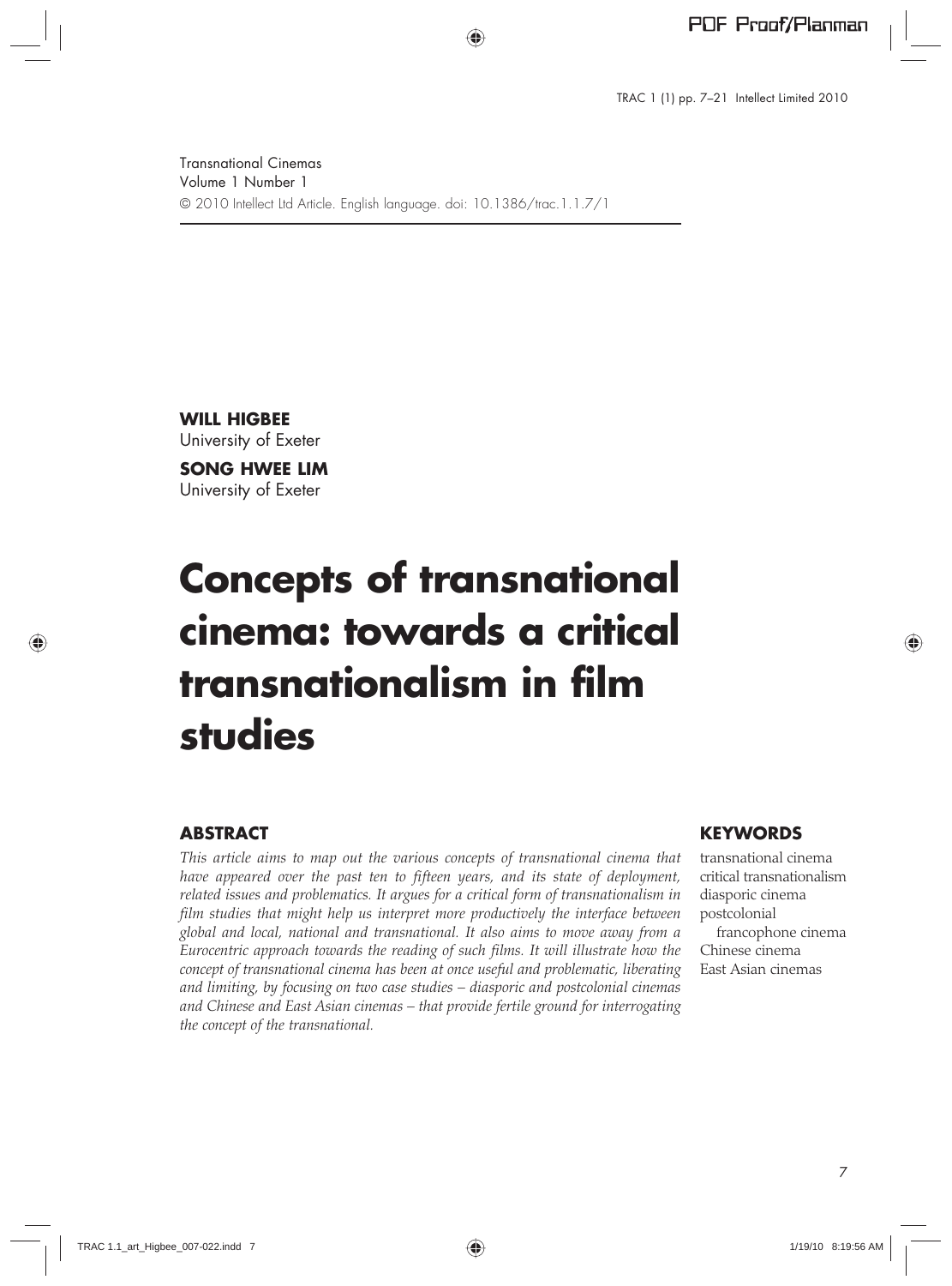1. See, for example, the work of sociologist Hannerz (1996) anthropologist Ong (1999), and Balibar (2004) on transnational citizenship; Gilroy (1993) and Hall (1990) on diasporic identity and postcoloniality; and Appadurai (1990) on the transnational flows of people and culture.

#### **INTRODUCTION**

Within the discipline of film studies, the concept of transnational cinema is certainly now an established area of enquiry, at least judging by the launch of this journal and the increasing number of book titles that now bear its name: Transnational Cinema: The Film Reader (Ezra and Rowden 2006a); Transnational Cinema In a Global North: Nordic Cinema in Transition (Nestingen and Elkington 2005); Transnational Chinese Cinemas: Identity, Nationhood, Gender (Lu 1997a); World Cinemas, Transnational Perspectives (Durovicová and Newman 2009). Elsewhere, the term transnational makes its appearance in subtitles of books to indicate cross-border cinematic connections (Chan 2009; Hunt and Leung 2008a; Kaur and Sinha 2005; Morris, Li and Chan 2005). While it is clear from film history that transnational flows and connections in cinema are nothing new, this recent theoretical and paradigmatic shift raises the questions: why the concept of transnational cinema, and why now?

⊕

One immediate response is to view this shift towards the transnational as encouraged by a wider dissatisfaction expressed by scholars working across the humanities (in particular sociology, postcolonial theory and cultural studies) with the paradigm of the national as a means of understanding production, consumption and representation of cultural identity (both individual and collective) in an increasingly interconnected, multicultural and polycentric world.<sup>1</sup> However, there have also been a number of clear attempts to apply a conceptual framework of 'the transnational' to a variety of films, film-makers and film cultures. As early as 1993, Marsha Kinder commented on the need to 'read national cinema against the local/global interface' (Kinder 1993: 7). Four years later in the edited collection Transnational Chinese Cinemas, Sheldon Lu identified 'an era of transnational postmodern cultural production' (Lu 1997b: 10–11), in which borderlines between nations have been blurred by new telecommunications technologies as a means of explaining the shifting debates away from national to transnational cinema. At the same time, Hamid Naficy was proposing the category of 'independent transnational cinema', which combines concepts of authorship (the interstitial or exilic film-makers from outside of the West working on the margins of the European and American film industries) with genre (a specific category of 'cine-writing', iconography and self-narrativization linked through themes of memory, desire, loss, longing and nostalgia) (Naficy 1996: 121). More recently, Andrew Higson (2000), Tim Bergfelder (2005) and Elizabeth Ezra and Terry Rowden (2006b) have interrogated the limitations of the national in favour of the transnational in film studies.

This article aims to map out these various concepts of transnational cinema that have appeared over the past ten to fifteen years, as well as its state of deployment, related issues and problematics. In deciding a title for this article we have in mind two seminal pieces on the concept of national cinema by Andrew Higson (2002) and Stephen Crofts (1998). Higson and Crofts both acknowledge the complex, contradictory and contestable nature of the national cinema label; they also offer instructive methodological approaches to the question of the national and, for our purpose here, the transnational. Higson, in particular, argues that the concept of national cinema is often used 'prescriptively rather than descriptively, citing what *ought* to be the national cinema, rather than describing the actual cinematic experience of popular audiences' (Higson 2002: 53; emphasis in original). While both the prescriptive and the descriptive can be discerned in writings on transnational cinema we want to adopt

8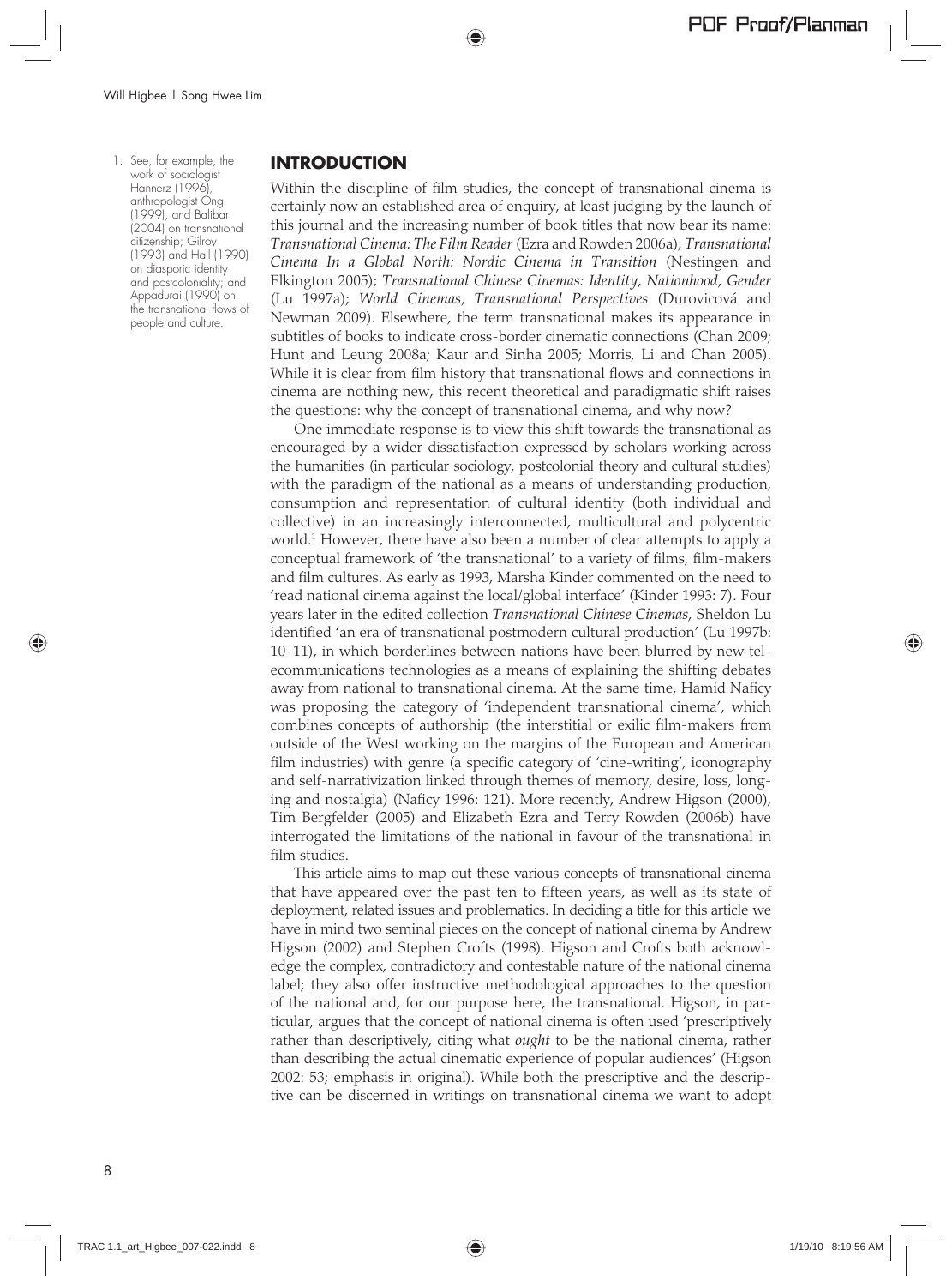a discursive approach in this article, since prescription is a form of discourse whose politics often obscure the history of its object; whereas description is another form of discourse whose history of its object often masks its politics. That is to say, whatever the approach, every narrative has a discursive history and gains currency in specific configurations of power/knowledge and at particular spatio-temporal junctures. The distinction between the prescriptive and the descriptive is thus an artificial one, at least from the perspective of the discursive. Studying a concept (in our case, transnational cinema) demands not just the tracing of its genealogy in descriptive terms or prescribing the terms of its usage depending on one's politics, but also the self-reflexive unveiling of the concept's discursive history, development and transformation.

⊕

Indeed, as Bergfelder points out, film studies has historically 'lag[ged] somewhat behind other academic disciplines' in accepting the influence of cultural hybridization and in using concepts such as 'global Disapora' and 'transnationalism' (Bergfelder 2005: 321), though this has been addressed by more recent scholarship (not least the inauguration of this journal). Broadly speaking, three main approaches have been applied in film studies to theorizing the question of the transnational. The first, exemplified by Higson (2000), focuses on a national/transnational binary, which sees the national model as 'limiting', while the transnational becomes a subtler means of understanding cinema's relationship to the cultural and economic formations that are rarely contained within national boundaries. Such an approach tends to focus on questions of production, distribution and exhibition (i.e., the movement of films and film-makers across national borders and the reception of films by local audiences outside of their indigenous sites of production). One of the drawbacks of this approach is its potential to obscure the question of imbalances of power (political, economic and ideological) in this transnational exchange, most notably by ignoring the issue of migration and diaspora and the politics of difference that emerge within such transnational flows. A second approach privileges an analysis of the transnational as a regional phenomenon by examining film cultures/national cinemas which invest in a shared cultural heritage and/or geo-political boundary; for example, Lu's work on transnational Chinese cinemas (1997b), Nestingen and Elkington's collection on transnational Nordic cinema (2005) and Tim Bergfelder, Sue Harris and Sarah Street's study of set design in European cinema of the 1930s (2007). We might even ask if the term 'transnational' is entirely necessary in the above cases. For example, could we instead speak respectively of a supranational Chinese cinema, a regional cinema or a pan-European cinema? This returns us to the question of what exactly is the critical purchase of the term 'transnational'.

The final approach to transnational cinema relates to work on diasporic, exilic and postcolonial cinemas, which aims, through its analysis of the cinematic representation of cultural identity, to challenge the western (neocolonial) construct of nation and national culture and, by extension, national cinema as stable and Eurocentric in its ideological norms as well as its narrative and aesthetic formations (see, for example Naficy 2001, Marks 2000 and Enwezor 2007). Such studies are heavily influenced by theoretical paradigms emerging from cultural studies, postcolonial theory and globalization studies (e.g., Appadurai 1990 and Gilroy 1993). They focus almost exclusively on exilic, diasporic or postcolonial film-makers working within the West and are keenly aware of power relations between centre/margin, insider/outsider, as well as the continual negotiation between the global and local that often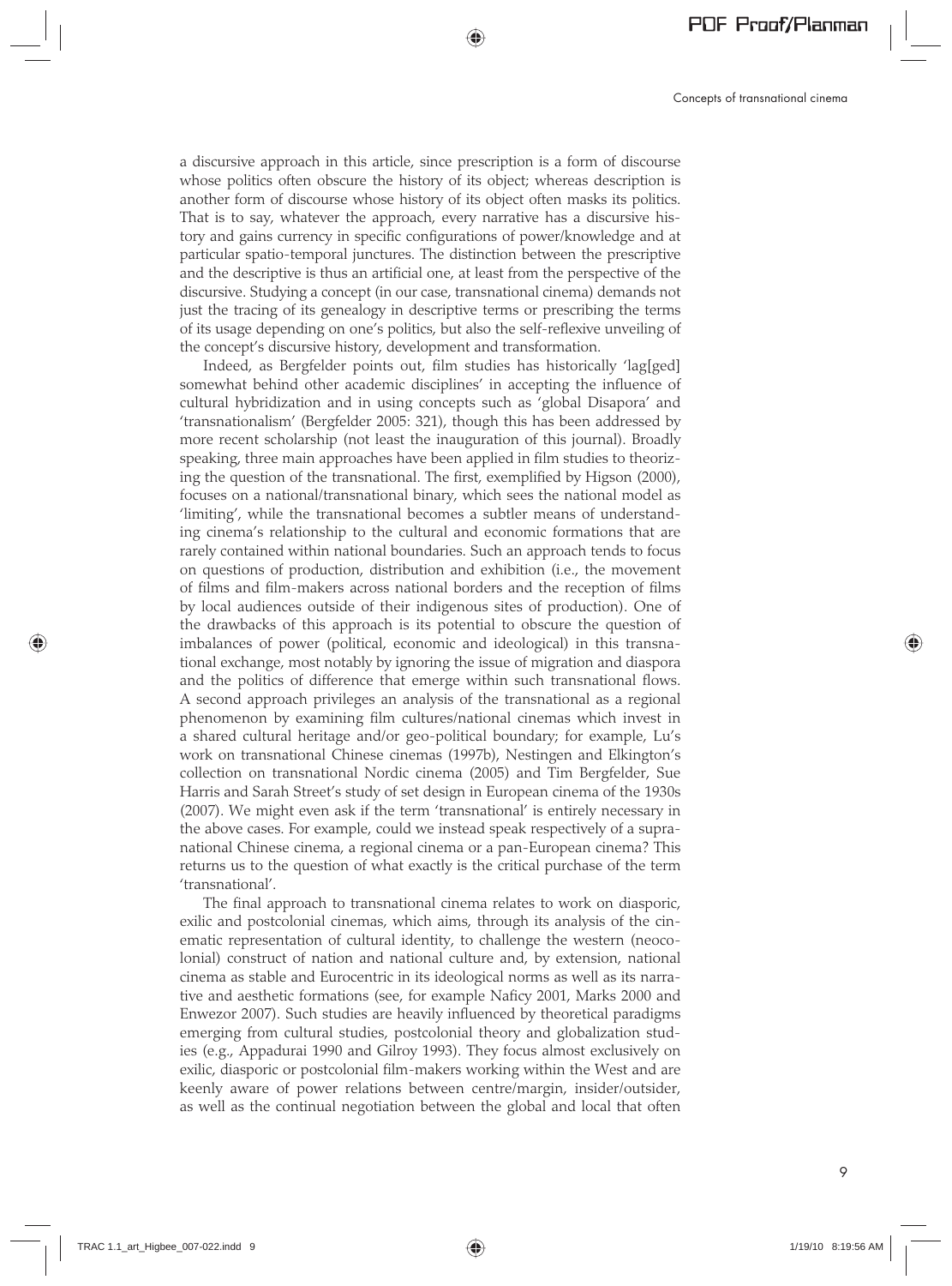2. At the 2009 Screen Studies Conference in Glasgow at a panel on transnational cinema, a particularly lively debate took place between speakers and the audience over whether or not the term 'transnational' had any critical purchase in film theory.

extends beyond the host/home binary in transnational or diasporic cinema. The films they study are also seen to be characterized by issues of migration, loss and displacement that lead to identities in flux, which, again, challenge the stable and fixed (hegemonic) concept of the national. One of the potential limitations of this third approach, however, is that diasporic or postcolonial 'transnational' cinema is consistently located on the margins of dominant film cultures or the peripheries of industrial practices, making it almost impossible to evaluate the impact such films might have on mainstream or popular cinema within either a national or transnational context.

⊕

In all three of these broad approaches outlined above, while the term 'transnational cinema' appears to be used and applied with increasing frequency as both a descriptive and conceptual marker, it also tends, for the most part, to be taken as a given – as shorthand for an international or supranational mode of film production whose impact and reach lies beyond the bounds of the national. The danger here is that the national simply becomes displaced or negated in such analysis, as if it ceases to exist, when in fact the national continues to exert the force of its presence even within transnational film-making practices. Moreover, the term 'transnational' is, on occasion, used simply to indicate international co-production or collaboration between technical and artistic personnel from across the world, without any real consideration of what the aesthetic, political or economic implications of such transnational collaboration might mean – employing a difference that, we might say, makes no difference at all. It is precisely this proliferation of the term 'transnational' as a potentially empty, floating signifier that has led some scholars to question whether we can profitably use, or indeed need, the term at all.<sup>2</sup>

Our intention with this article, then, is not simply to reject the term 'transnational' out of hand, nor to offer yet another conceptual neologism that might take its place; rather, it is to critically engage with this conceptual term to better understand how a form of what we will term a 'critical transnationalism' might help us interpret more productively the interface between global and local, national and transnational, as well as moving away from a binary approach to national/transnational and from a Eurocentric tendency of how such films might be read. It would, of course, be naïve to assume that the transnational model does not bring with it boundaries, hegemonies, ideologies, limitations and marginalizations of its own kind, or replicate those of the national model. Hence, it is imperative not to theorize transnational cinema only in the conceptual-abstract but also to examine its deployment in the concrete-specific so that the power dynamic in each case can be fully explored and exposed.

In what follows, we will illustrate how the concept of transnational cinema has been at once useful and problematic, liberating and limiting by focusing on two case studies that provide fertile ground for interrogating the concept of the transnational. The first case study will explore the place of diasporic and postcolonial cinemas within the framework of the transnational, with examples drawn largely from North African émigré and Maghrebi-French film-makers working in France. It will end by rethinking existing paradigms by Marks (2000) and Naficy (2001) that locate diasporic/transnational filmmaking only in the interstitial and marginal spaces of national cinemas, and will argue instead that diasporic cinema, while transgressing and transcending national boundaries, also has the potential of occupying or influencing the mainstream in national and transnational cinematic spaces. The second case study delineates the use of the term 'transnational' in the study of Chinese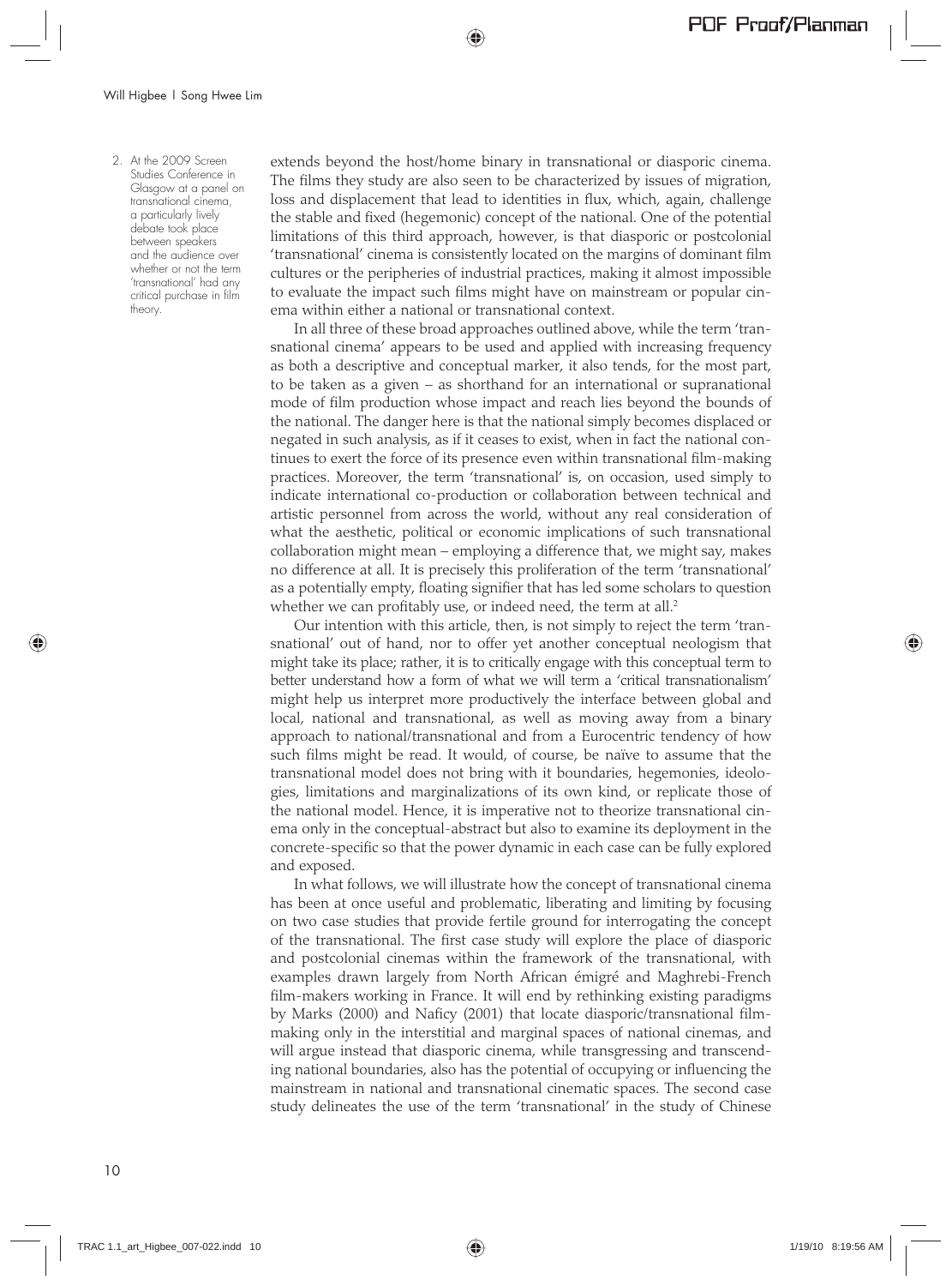cinemas before moving on to examine its application in the context of transnational East Asian cinemas. It takes the opposite direction from the first case study by questioning the celebratory tone that greets the mainstreaming of transnational East Asian cinemas in places such as Hollywood. Instead, it suggests that more attention should be paid to other modes of transnational film-making that may escape the popular radar. The conclusion will propose a critical transnationalism in film studies so that the concept of transnational cinema will continue to be useful in film studies.

### **LOCATING DIASPORA AND THE POSTCOLONIAL IN TRANSNATIONAL CINEMA**

While earlier theorizing on the transnational (most notably Higson 2000) has tended to focus on the movement of films and film-makers in relation to production, distribution and exhibition, more recent scholarship has explored the individual and collective narratives of migration, exile and displacement that are a central component of transnational cinemas (Ezra and Rowden 2006b, Higbee 2007). While they may well focus on an individual protagonist, the consequences of these uprootings and re-groundings are also frequently considered in the collective context of diaspora. Indeed, many of these transnational productions emerge from within a specifically diasporic configuration that, implicitly or explicitly, articulates the relationship between the host and home cultures, and is aware, at same time, of the interconnectedness between the local and the global within diasporic communities. Such a cinema can be defined as transnational in the sense that it brings into question how fixed ideas of a national film culture are constantly being transformed by the presence of protagonists (and indeed film-makers) who have a presence within the nation, even if they exist on its margins, but find their origins quite clearly beyond it. Naficy argues that this transnational exchange has given a voice to diasporic film-makers in the West while transforming the national by framing their difference or accent within the discursive of the national cinemas and traditional genres of their home and adopted lands (Naficy 1996: 120). Here we might point to the extensive use of popular comedy by Algerian émigré film-makers in France during the 1990s and 2000s to explore questions of migration, integration and multiculturalism; drawing on the traditions of satire and placing comedy in a concrete social context commonly found in Arab cinema, while simultaneously acknowledging comedy as the pre-eminent popular genre in France par excellence (Higbee 2007: 58). In this respect, transnational cinema has the potential to both reveal the diasporic experience and challenge the privileged site of the national as the space in which cultural identity and imagined communities are formed.

A variety of terms (some more politically engaged than others) have emerged since the 1980s, which attempt to describe the cultural production of diasporic film-makers, including: accented, postcolonial, interstitial, intercultural and multicultural. All of the above could potentially be subsumed by the term 'transnational', due to their association with modes of film production that transcend national borders and bring into question the fixity of national cultural discourses. This very fact points to one of the potential weaknesses of the conceptual term 'transnational cinema', especially when dealing with films that are intimately concerned with questions of difference and the place of minority cultures within the nation-state. That is to say, it risks celebrating the supranational flow or transnational exchange of peoples, images and cultures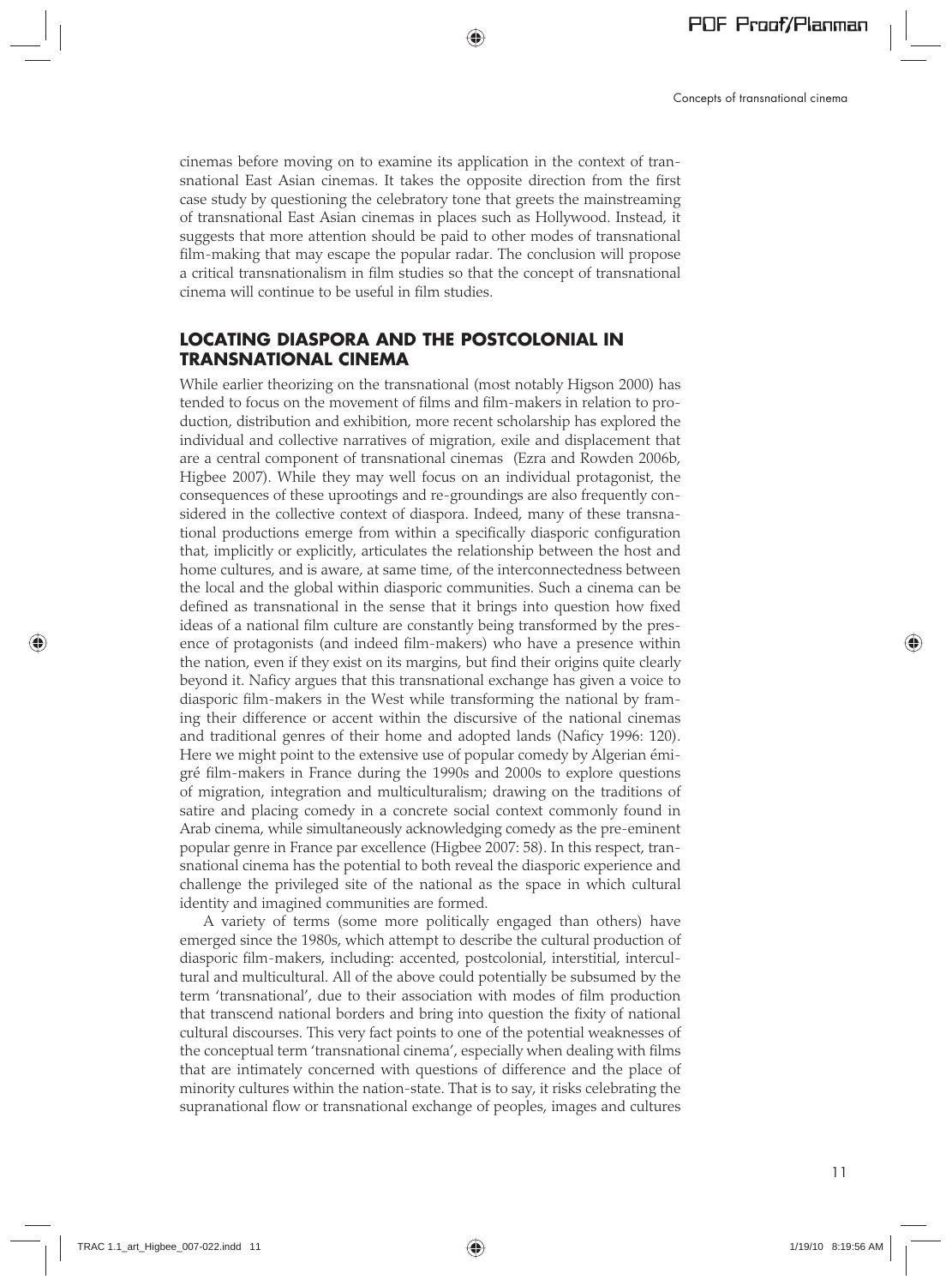at the expense of the specific cultural, historical or ideological context in which these exchanges take place. What is more, certain aspects of diasporic cinema may, in fact, be more concerned with national rather than transnational contexts. Though routinely cited as an example of transnational cinema, Beur cinema of the 1980s (films made by the French descendants of North African immigrants) was, in fact, far more concerned with articulating the rightful place of Maghrebi-French youth *within* the French nation than it was with exploring the transnational connections or intercultural exchange between France and the Maghreb produced by the North African diaspora in France. Indeed, in a film such as *Cheb/Cheb* (Bouchareb, 1991) the enforced 'return' of the Maghrebi-French protagonist to Algeria is presented as a journey of exile of a westernized youth to an alien country and culture. Interestingly, the position of Maghrebi-French film-makers on this topic has shifted somewhat in the 2000s with a burgeoning of return narratives such as Ten'ja/Testament (Legzouli, 2004), Exils/Exiles (Gatlif, 2004) and Il était une fois dans l'oued/ Once Upon a Time in the Oued (Bensalah, 2005), which offer a greater sense of intercultural dialogue between France and the Maghreb.

◈

Bergfelder (2005) offers an indirect response to the above critique regarding the critical purchase and careless homogenizing of the transnational. Drawing heavily on the work of sociologist Ulf Hannerz (1996), Bergfelder argues that one advantage of the term 'transnational' is that it offers an alternative to the generalized and imprecise application of the term 'globalization'. Whereas globalization is routinely applied to any and every process or relationship (political, social, cultural or economic) that crosses a national boundary, the transnational (following Hannerz's definition) is more attuned to the scale, distribution and diversity of such exchanges and their impact at a local level as well as an understanding that they may have effects within and beyond the nation-state. In certain cases, the transnational may even bypass the mechanisms of the nation-state altogether (Hannerz, cited in Bergfelder 2005: 321). In this context we may think of the way that global cosmopolitan cities such as London, New York and Paris appear as centres of community and identification (not to mention important production hubs) for diasporic film-makers, against which the host/home binary is articulated. Thus, in films by Algerian émigré directors such as Merzak Allouache (Salut cousin!/ Hey Cousin!, 1997), Mahmoud Zemmouri (100%Arabica/100% Arabic, 1997) or Abdelkrim Bahloul (Le Thé à la menthe/Mint Tea, 1984) the local spaces and immigrant neighbourhoods of Paris acquire a greater significance for their diasporic protagonists than that of the nation-state (France).

Though Bergfelder chooses not to pursue this line of enquiry in his article, Hannerz's rationale for a preference for the 'transnational' over the 'global' or 'international' offers an apt description of how diasporic, postcolonial or intercultural cinema could be more productively analysed under the rubric of transnational cinema. What is required here is a critical understanding of the political imbalances as well as the unstable and shifting identifications between host/home, individual/community, global/local and, indeed, national/transnational, as well as the tensions these generate within diasporic films. The positions occupied by a Maghrebi-French youth and his aging Moroccan immigrant father as they journey across Europe from France to Mecca in Le Grand voyage/ Grand Voyage (Ferroukhi, 2004) are, therefore, markedly different, despite their supposedly shared Maghrebi/Muslim origins. The further they move away from old Europe, the more uncomfortable the westernized son becomes, while the father feels on increasingly familiar territory. A critical transnationalism must,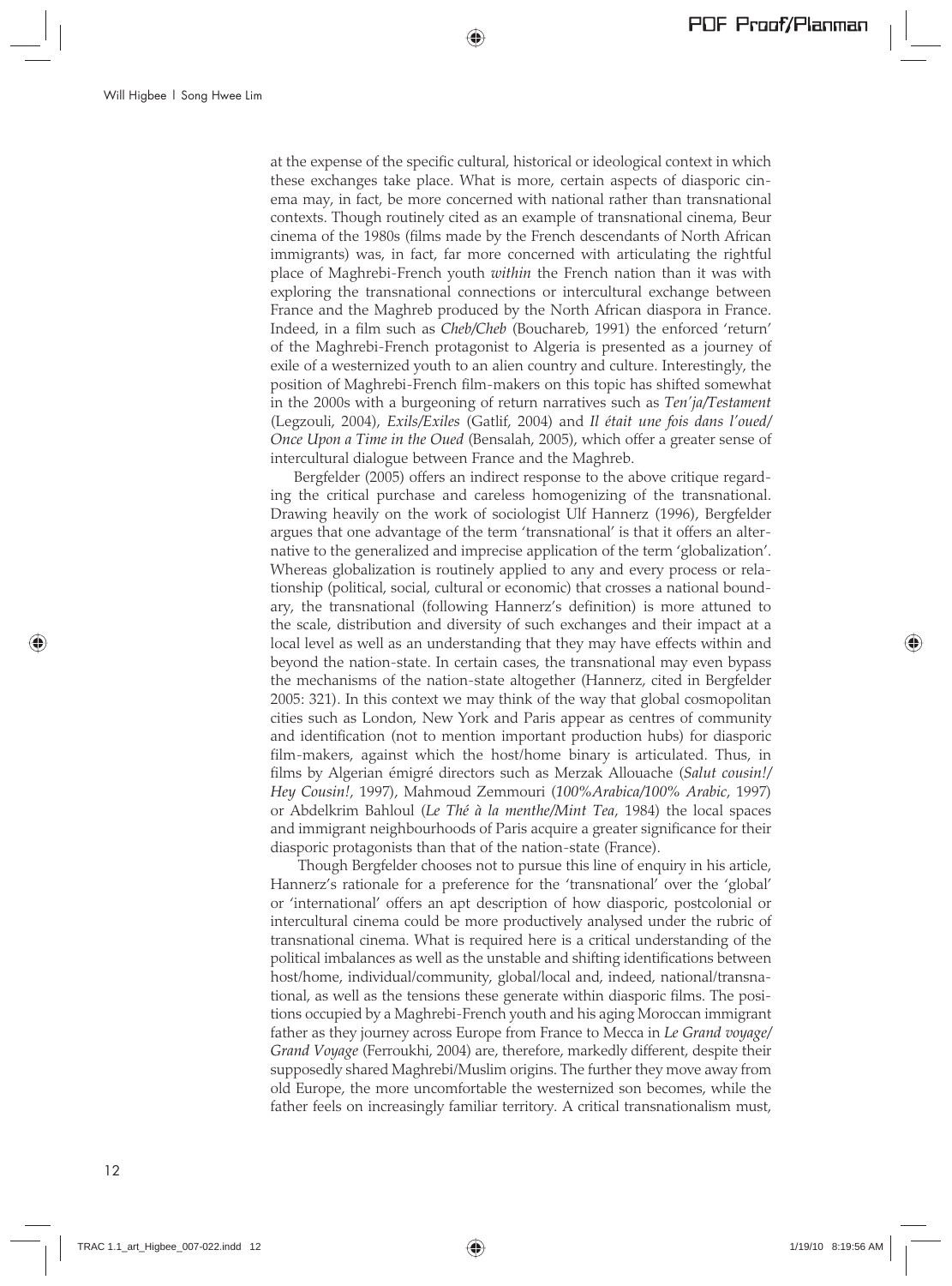moreover, be attendant to the dynamics of the specific historical, cultural and ideological contexts involved in the production and reception of each particular film. This need to clearly articulate the politics of difference present within transnational cinema is acknowledged by Okwui Enwezor, who introduces the more qualified term 'postcolonial transnationalism' in his analysis of the UK-based Black Audio Film Collective's (BAFC) creative output in the 1980s and 1990s (Enwezor 2007: 117–20). The term thus allows for a description of the ways in which the BAFC's work offered a militant critique of the politics of race and policing of ethnic minorities employed by the Conservative government in Britain during the 1980s; simultaneously acknowledging, on the one hand, a shared legacy of empire amongst colonial migrants (and their postcolonial descendants) who arrived in western European cities during the postwar period and, on the other, entering into an intellectual, political and artistic dialogue with the wider Black African diaspora.

One further point of contention in the theorizing of the transnational in diasporic or postcolonial cinemas in the West concerns the relationship of such films and film-makers to the mainstream cinema of the host nation. Arguably the two most significant interventions in theorizing diasporic cinema in the West to date have come from Hamid Naficy (2001) and Laura Marks (2000). Their work clearly engages with the transnational through questions of border-crossing, transcultural exchange and the potential of diasporic/postcolonial film-makers working in the West to challenge Eurocentric constructions of national cultural identity. However, both appear reluctant to employ the term 'transnational', preferring to think of these films and film-makers as 'inter-' (intercultural or interstitial, respectively) rather than 'trans'. Similarly, when searching for a term to describe the shared aesthetics of these diasporic, exilic and postcolonial films, Naficy settles on 'accented cinema', jettisoning his earlier formulation of 'independent transnational genre' (Naficy 1996). Finally, in their respective studies, both Naficy (2001: 10) and Marks (2000: 18) locate diasporic and postcolonial cinemas firmly on the margins of national/transnational cinema production in both artistic and economic terms. This deliberate focus on experimental and interstitial film-making by Marks and Naficy, while reflecting the fact that ethnic minority and diasporic filmmaking continue to be marginalized within the West, cannot account for the recent mainstreaming of diasporic or postcolonial film-makers such as Garinder Chadha in Britain or Merzak Allouache, Rachid Bouchareb and Djamel Bensalah in France.

The example of Bouchareb's Indigènes/Days of Glory (2006) is particularly instructive here. The film was a French-Algerian-Moroccan-Belgian co-production, directed by a French film-maker of Algerian origin and starring Jamel Debbouze (a Maghrebi-French actor and currently one of France's biggest stars). It attracted over three million spectators in France and gained international distribution as well as an Oscar nomination. *Indigènes* focuses on the hidden history of North African colonial soldiers' contribution to the Allied liberation of Europe from the Nazis in World War II. And yet, while the film is obviously concerned with revisiting the colonial past to engage with France's postcolonial present, the term postcolonial alone cannot adequately reflect the (trans)national relationship of Bouchareb's historical epic to mainstream French national cinema (in the form of the heritage film) nor the film's transatlantic dialogue with the Hollywood war film. The film also drew attention to the continued injustices and exclusion suffered by war veterans from former French colonies and has been seen as instrumental in changing French legislation in this area. Indigènes is thus an example of a strand of transnational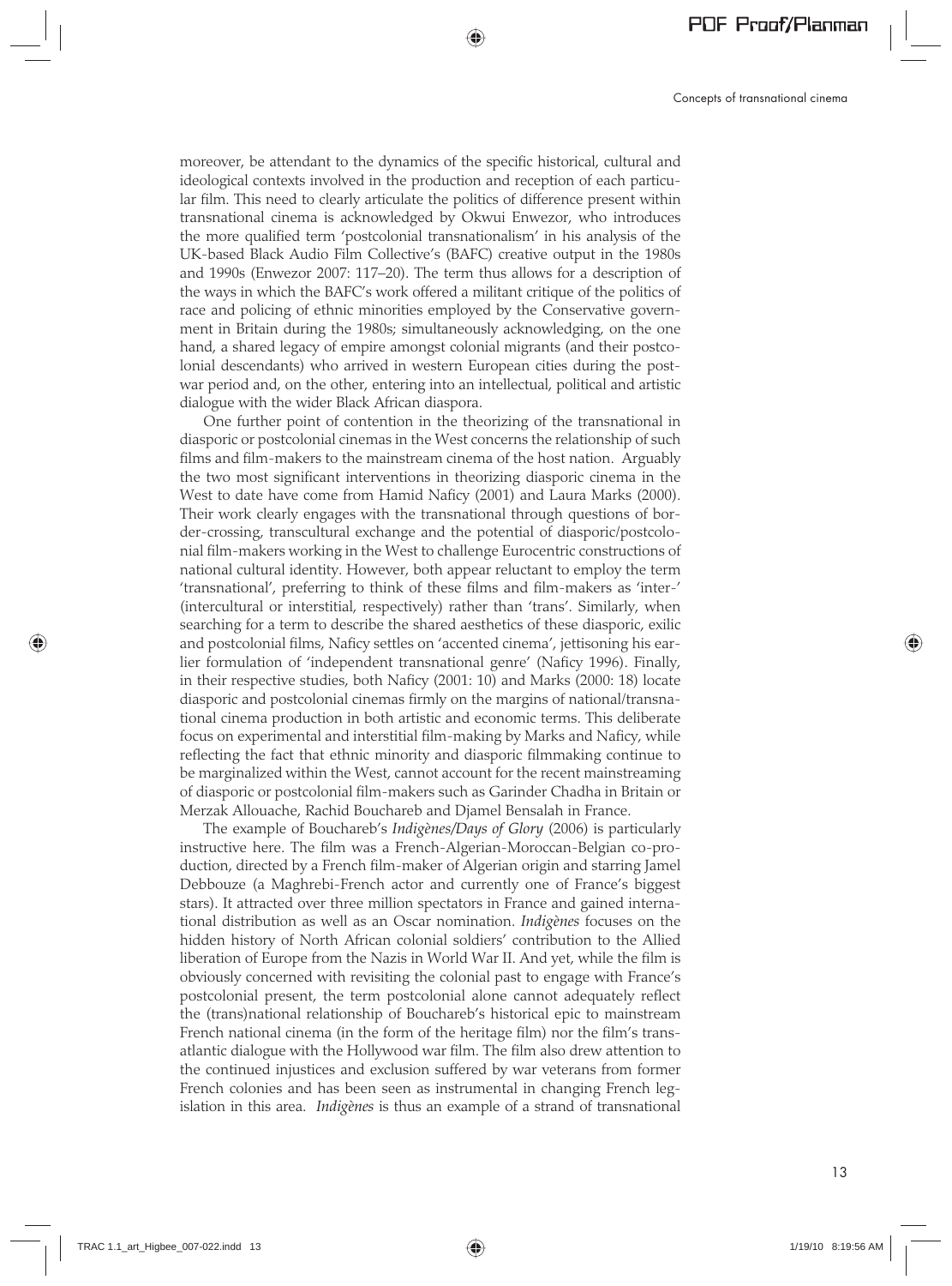diasporic or postcolonial film-making which has a clear impact not only on mainstream culture in France, but also on broader public opinion and even governmental policy – and can only be understood by applying a wider interpretation of diasporic, accented or intercultural cinema than the one offered by either Naficy or Marks. The narrow focus for diasporic film-making in their model is also of limited use for analysing other transnational film-making activities which have a broad appeal and firmly occupy the mainstream, such as in East Asian cinemas, which will be discussed in the next section.

⊕

#### **THEORIZING THE TRANSNATIONAL IN CHINESE AND EAST ASIAN CINEMAS**

Given that 'few places have a more complex relation to the national than the combination constituted by the People's Republic [of China, or PRC], Hong Kong, Taiwan, and the Chinese diaspora' (Berry and Farquhar 2006: 14), it is unsurprising that scholarship on Chinese cinemas has been at the forefront of the theorizing the transnational: firstly, in recognizing the plurality of the concept of Chinese 'national' cinemas by using the plural rather than the singular form when referring to it (e.g., in Browne 1994: 1) and, secondly, in mobilizing the concept of the transnational (Lu 1997b) to encompass film-making activities that are located in several geographical regions and yet somehow share certain linguistic and cultural traits of 'Chineseness'. In their introduction to a recent special issue on transnational cinema in the Journal of Chinese Cinemas, the guest editors Chris Berry and Laikwan Pang note that, with the benefit of hindsight, Lu's 1997 edited volume, Transnational Chinese Cinemas, was 'a watershed moment in the study of Chinese cinemas' as both the terms 'Chinese cinemas' (in the plural) and 'transnational Chinese cinemas' were rarely used before Lu's book but they now 'name the field that we study and are used routinely' (Berry and Pang 2008: 3).

The contention surrounding the definition of the Chinese 'nation' and the meaning of Chineseness determines that the concept of 'transnational' Chinese cinemas, while one step removed from the 'national', cannot be used simply as a description, nor will any prescriptive use go unchallenged. Despite Lu's intention to decentre the sign of 'China' and 'Chinese' in relation to cinema, the subsumption of cinemas of China, Taiwan and Hong Kong under the umbrella of 'transnational Chinese cinemas' does not so much displace the national as reinstate it within a larger, pan-ethnic or supranational framework (Lim 2006: 5). Noting a similar danger in Lu's contention that 'the territorial nation-state and national cinema as sites of Chineseness are being eclipsed by a higher level of unity and coherence, namely a Chinese cultural order that is transnational', Chris Berry and Mary Farquhar propose an alternative in which the transnational is understood 'not as a higher order, but as a larger arena connecting difference, so that a variety of regional, national, and local specificities impact upon each other in various types of relationships ranging from synergy to contest' (Berry and Farquhar 2006: 5). It is difficult to see, however, how Berry and Farquhar's alternative model might differ from Lu's in critical practice, unless the problematization of the relation between the national/transnational is placed at the heart of all discussions of Chinese cinemas so that the shift from the national to the transnational, and, indeed, what it means to be 'Chinese', is not elided.

Outside of the geographical boundary that is commonly known as Greater China (PRC, Taiwan, Hong Kong) and 'cultural China' (to also include Singapore),

◈

♠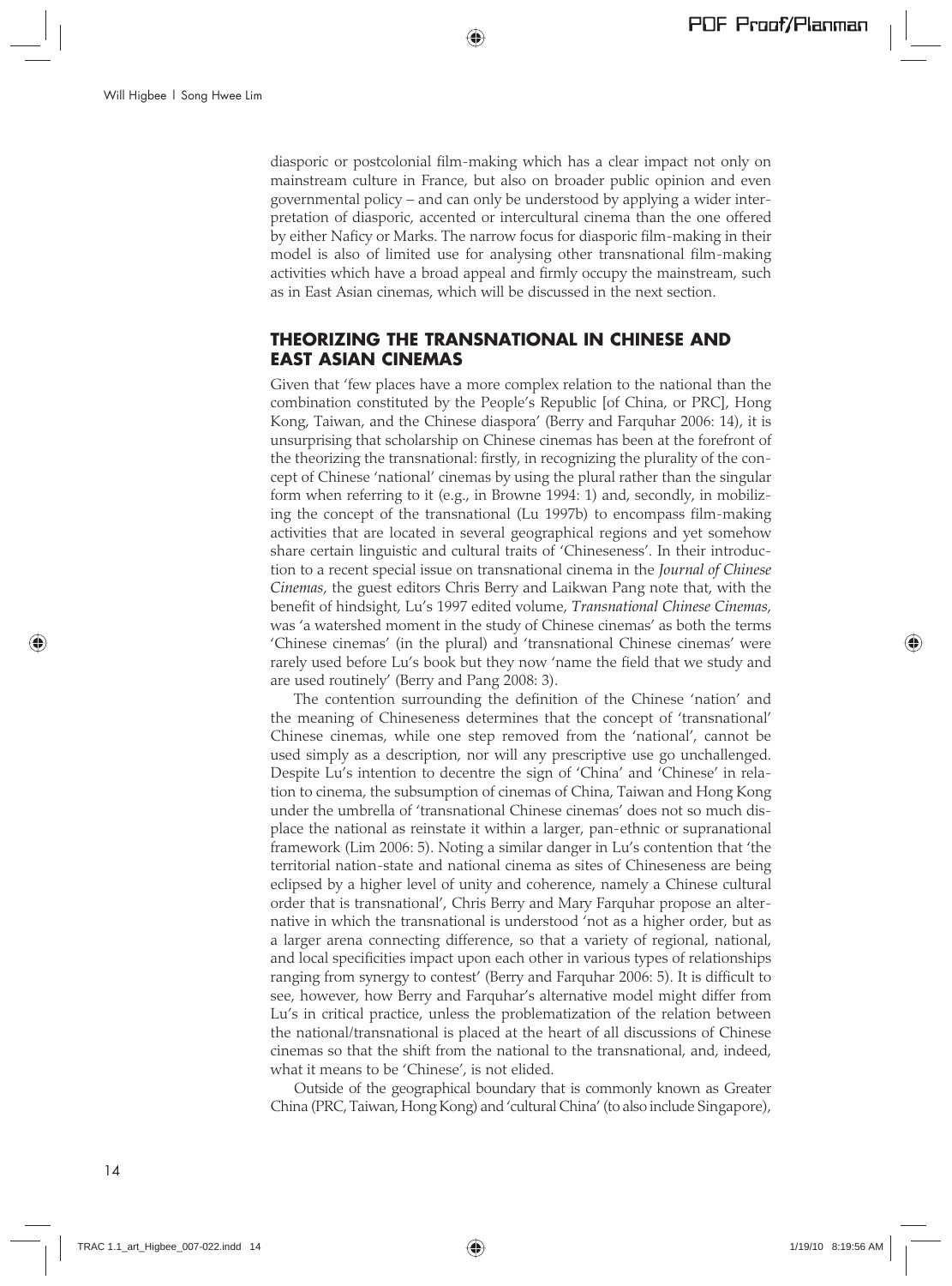Concepts of transnational cinema

the concept of transnational Chinese cinemas also refers to Chinese-language films made by diasporic film-makers located (mainly) in the West (for example, Ang Lee in the United States and Dai Sijie in France) and in countries where the Chinese population constitutes a substantial minority but is marginalized politically. In the latter case, transnational imaginary can be deployed as an alternative so that, say, a Chinese Malaysian film-maker may align his or her film-making with transnational Chinese cinemas rather than with the national cinema of Malaysia. This is the case for directors such as Tan Chui Mui and James Lee, whose Chinese-language films have more in common with those by Tsai Ming-liang and Wong Kar-wai than they do with Malay-language cinema (Raju 2008: 71-72). The issue of agency is clearly of importance here as the transnational can be mobilized to form other kinds of alliances (panethnic in this instance) that highlight the oppression of a particular aspect of identity within the national. These kinds of transnational alliances can, of course, also be configured in relation to identity formations that disregard or challenge traditional constructs of the national (Lim 2006: 6), such as gender (women's and feminist cinema) and sexuality (queer cinema), or cinemas that bring into question a Eurocentric worldview (Third Cinema).

⊕

While scholarship on Chinese cinemas, especially of popular genres, continues to highlight their transnational connections (Chan 2009; Morris, Li and Chan 2005; Lo 2005), transnationalism is also fast becoming a default concept when discussing East Asian cinemas (Hunt and Leung 2008a) as more and more Japanese, Korean and Hong Kong films are turned into high profile Hollywood remakes. From action thrillers to horror films, East Asian cinemas have excited critics who marvel at their ability to beat Hollywood 'at its own game' (Cousins 2004: 20). Indeed, Hollywood has not only been remaking East Asian films (e.g., Hideo Nakata's Ringu (1998) remade by Gore Verbinski as The Ring (2002)) but has also increasingly been inviting their directors to remake these films in and for Hollywood (Nakata directing the Hollywood remake of his Ringu 2 (1999) as The Ring Two (2005)). Moreover, transnationalism has made possible transplantation not just of films but also of directors: for example John Woo, who, in the tradition of European émigré directors making similar journeys dating back to the early to mid-twentieth century, has enjoyed a second career making English-language films in Hollywood. (Woo's example is in stark contrast to the interstitial and intercultural filmmakers discussed by Naficy and Marks as he clearly occupies a mainstream position within a film industry that is not his own - indeed, one that is globally dominant.) Even an established American auteur such as Martin Scorsese has much to thank 'the wonderful Asian cinema' for, as he did when accepting his first Oscar for best director in 2007 (referring to Andrew Lau and Alan Mak's Infernal Affairs trilogy (2002–2003) on which his own award-winning film, The Departed  $(2006)$ , is based).<sup>3</sup>

In tracing the transnational trajectories of East Asian cinemas there is a tendency, especially among film critics, to adopt a celebratory tone as if these cinematic activities represent a counter-attack from the margins to the centre that benefits East Asian cinemas. Even if we accept the apparent benefits of this transnational exchange for East Asian cinemas in terms of market share and wider recognition of its film-makers, the reality of power inequality, however, demonstrates that the cooptation of East Asian film-making talents (from cast to crew) by the Hollywood system or Hollywood's outsourcing of labour-intensive processes (from anime to concept development) to East Asia benefits, in the main, Hollywood studios and cultural brokers in

◈

3. To see the speech in full, go to http:// www.youtube.com/ watch?v=YbbzaS8 rcak laccessed 14 December 2009).

 $15$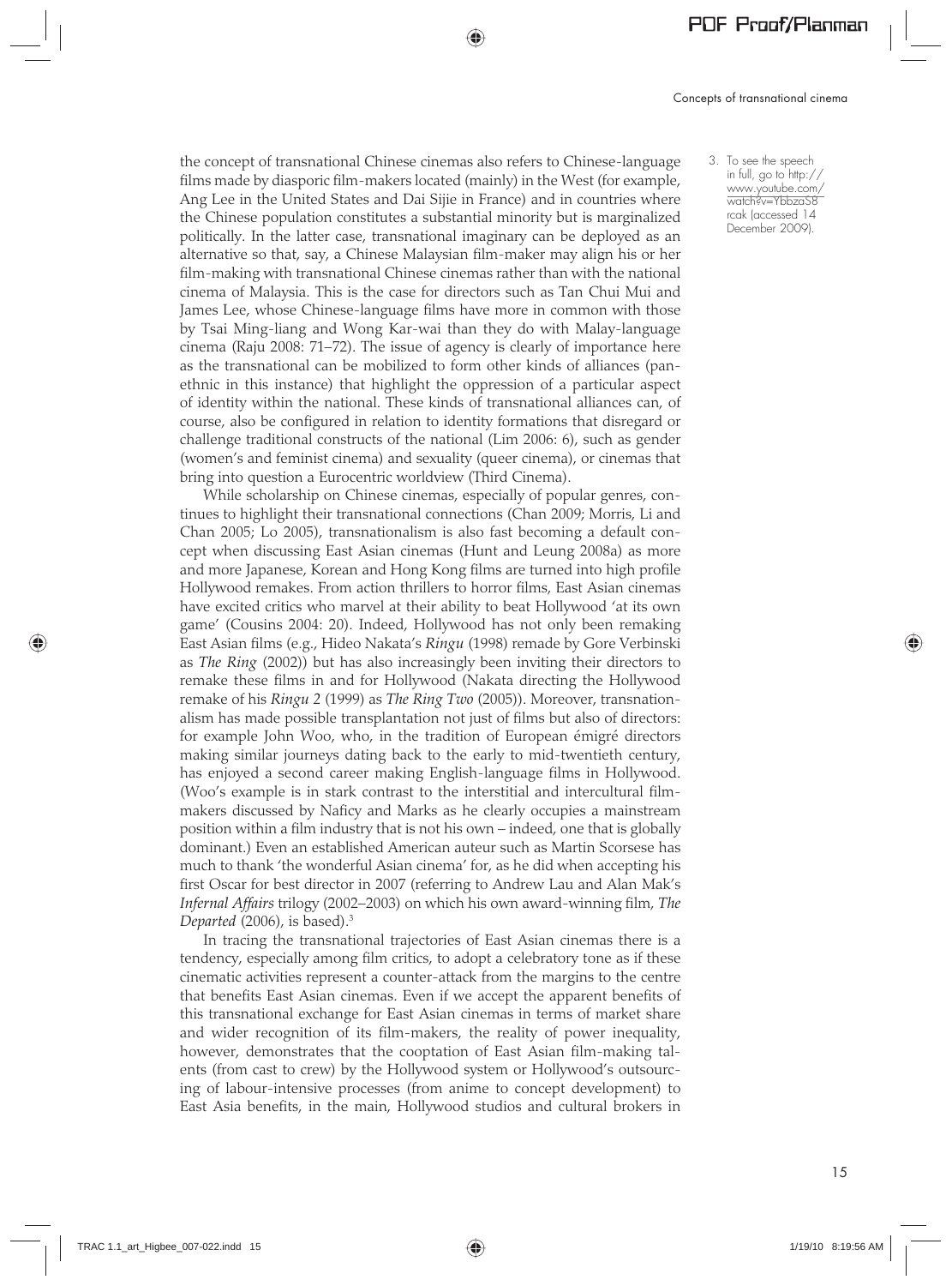4. For example, Roy Lee, a Korean-American who has been chiefly responsible for selling remake rights of East Asian films to Hollywood studios (thus dubbed the 'king of remakes') apparently has no particular interest in Asian horror films beyond the profit margin (Xu 2008: 192, 195).

5. See Lim (2007) for a critique of the film Memoirs of a Geisha. financial terms.<sup>4</sup> Besides, Hollywood's transnational imagination of East Asia, exemplified by films such as *Memoirs of a Geisha* (Bob Marshall, 2005) and *The* Last Samurai (Edward Zwick, 2003), often imposes an unthinking linguistic hegemony of English to maximize global profits while igniting geopolitical tensions by ignoring ethnic/racial difference (as in the case of casting Chinese actresses in the roles of Japanese geishas).<sup>5</sup>

⊕

In the introduction to their edited book, East Asian Cinemas: Exploring Transnational Connections on Film, Leon Hunt and Leung Wing-fai note their special interest in the 'mutating currencies of transnationality - the remake, the arthouse film, the cult film/genre/auteur, the blockbuster' (Hunt and Wing-fai 2008b: 5; emphasis in original). The remake, the cult film/genre/ auteur and the blockbuster have certainly, given their box-office success and popularity, gained considerable currency in scholarship on transnational East Asian cinemas while transnational flows in art house film-making tends to be neglected. However, it is often away from the popular that difficult questions about transnationality, such as those pertaining to (post)coloniality, albeit (or especially) within an East Asian context, have been raised - for example, in Kôhî Jikô/Café Lumière (2003), a Japanese-language film by the Taiwanese auteur Hou Hsiao-hsien.

Café Lumière is a transnational project initiated for the centenary of the Japanese director Yasujiro Ozu in 2003 by Shochiku Studio. Hou's film not only echoes Ozu thematically by dealing with inter-generational familial relations but also weaves the complex (post)colonial relationship between Taiwan and Japan into its narrative. The latter strand of the film's narrative is achieved by designating the protagonist, Yôko (Yo Hitoto), as a writer researching on the composer Jiang Wenye (Koh Bunya in Japanese). Jiang (1910–1983) was raised in Taiwan during the Japanese occupation period (1895-1945) and travelled to Japan in the 1920s to study music. He moved again to China where he taught composition at the Beijing Normal University from 1938 and suffered during the Cultural Revolution (1966-1976) owing to his Taiwanese/Japanese background (Wu 2008: 175, 180n3). Café Lumière demonstrates that the triangulated relations among China, Taiwan and Japan from the last two centuries until today are as complex as Jiang Wenye's multiple identities and transnational career.

To update this postcolonial dynamic in the plot, Yôko is impregnated by her Taiwanese boyfriend and decides to raise her child on her own in Tokyo. The unborn child is clearly a symbol of reconciliation between Taiwan and Japan. However, Yôko's revelation of her pregnancy to her Japanese male friend, Hajime (Tadanobu Asano), who seems to have a romantic interest in her is, characteristically of Hou, blocked visually by a pillar when the two characters cross the street in their search of a café frequented by Jiang in the colonial days: thus Hajime's reaction is obscured just as the symbol of reconciliation in Taiwan-Japan relations is revealed. Hou's earlier films have been noted for their thematic and aesthetic affinities to Ozu, and the fact that Hou was commissioned to make a film on Ozu's centenary is an acknowledgement of such transnational auteurism on the part of the Japanese studio that used to produce Ozu's films. Hou, however, has used this opportunity not only to pay homage to a Japanese master but also to problematize the historical relation between Japan and Taiwan, albeit in a manner that resolutely refuses resolution and closure, privileging ambiguity and obstruction instead. In the penultimate shot of the film Yôko and Hajime stand on the platform in the background while a train passes from screen right to left in the foreground,

♠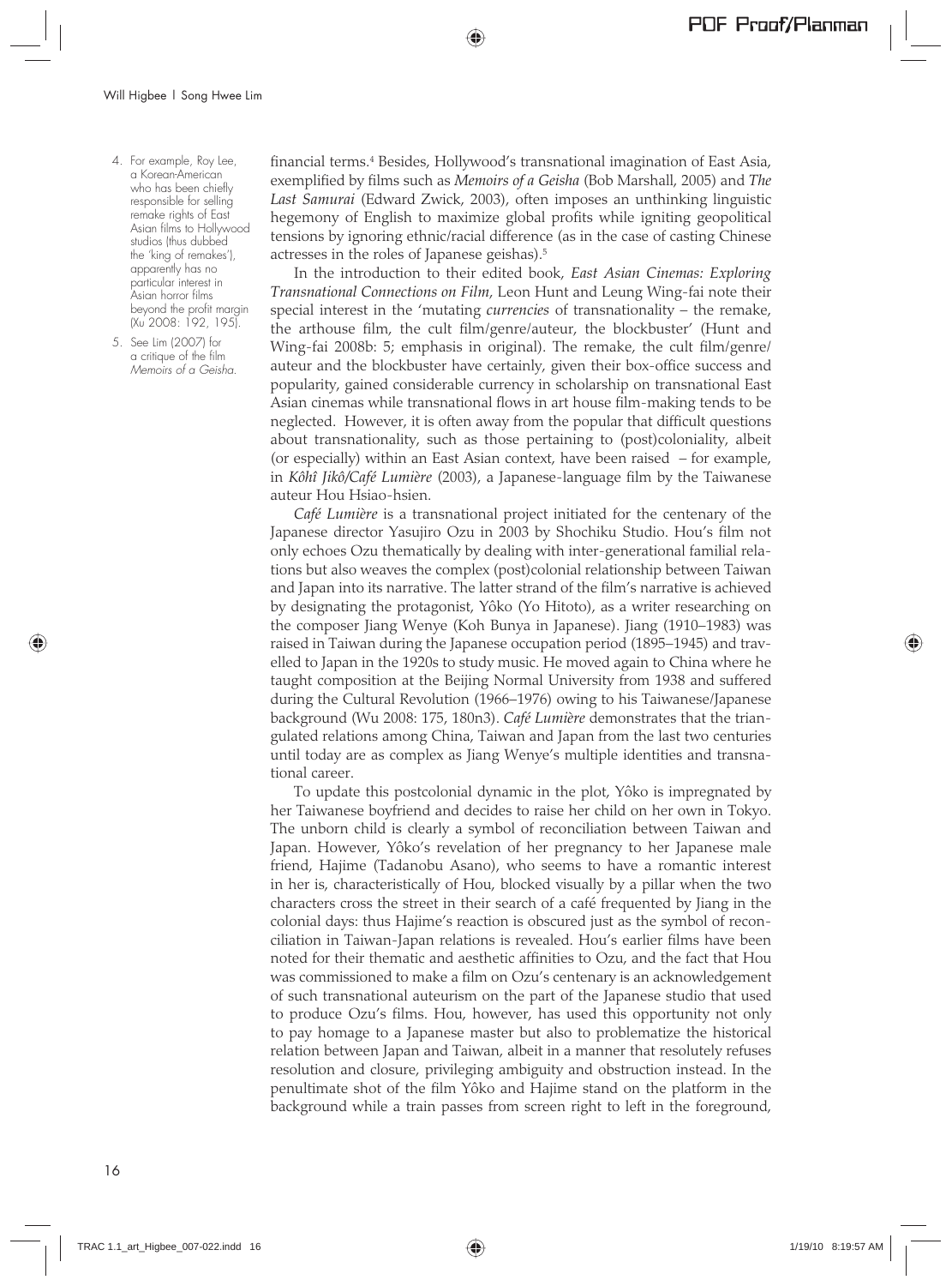thus allowing only intermittent glimpses of the two characters through windows and between carriages. This cinema of obstruction stands in contrast to the celebratory tone and popular nature of most transnational film-making in and from East Asia, and from the way in which many scholars and critics simply look to the transnational as a means of tracing atypical collaborations and production histories of certain films within the discourse of the national. Thus transnational films such as *Café Lumière* quietly interrogate the possibilities of transcending the national in both film-making and everyday life.

#### **TOWARDS A CRITICAL TRANSNATIONALISM**

As the two case studies above show, the shift from the national to the transnational within film studies is firmly established and still gaining momentum. Extending Lu's proposition that '[t]he study of *national* cinemas must then transform into transnational film studies' (Lu 1997b: 25; emphasis in original), Berry and Farguhar raise the question, 'What does it mean to think about "transnational film studies" as an academic field?' (Berry and Farquhar 2006: 13). There seems no more appropriate a time to address this question than on the occasion of the launch of a new academic journal called Transnational Cinemas, which returns us to our opening questions: why the concept of transnational cinema, and why now? Does the shift from the national to the transnational enable us to move away from a binary approach to national/transnational and from a Eurocentric tendency of how transnational films might be read in academic discourse?

For Berry and Farquhar, Chinese film studies in English and 'its frequent complicity with orientalism' have been 'trenchantly criticized' by scholars such as Yingjin Zhang and Rey Chow, the latter of whom points to the tendency of scholars dealing with western cultures to assume an universalism whereas the work of those dealing with non-western cultures is 'usually considered too narrow or specialized to warrant general interest' (Chow, cited in Berry and Farquhar 2006: 13-14). While Berry and Farquhar go on to cite the rapid increase in the 'international circulation of scholars studying Chinese cinema in various academic disciplines' as evidence for the emergence of transnational film studies as a field (Berry and Farquhar 2006: 14-15), this evidence alone does not fundamentally unsettle the assumption of universalism versus particularism within the discipline of film studies itself. That is to say, if transnational film studies can indeed be imagined as an academic field, now with its own dedicated journal to boot, it is, within the *reality* of institutional and disciplinary practices, at best a sub-field with an expanding geography and population, and, at worst, a ghetto whose particular interests would continue to struggle to be perceived – and accepted – as bearing a more general or even universal application and relevance (as the experience of many minority groups whose identities are based on difference in a multicultural society attests). Put differently, does the focus on a term such as the 'transnational' simply risk becoming a replacement for existing terms such as 'world cinema' as a means of merely describing non-anglophone films?

In this regard, transnational film studies parallels the trajectories and power dynamics of transnational cinema: while border-crossing is the raison d'être of both transnational cinema and its studies, borders continue to be heavily policed and entry often comes with a price tag which can sometimes be waived if in possession of the right papers. If transnational subjects can be grouped into 'those who "circulate capital" and those "whom capital

◈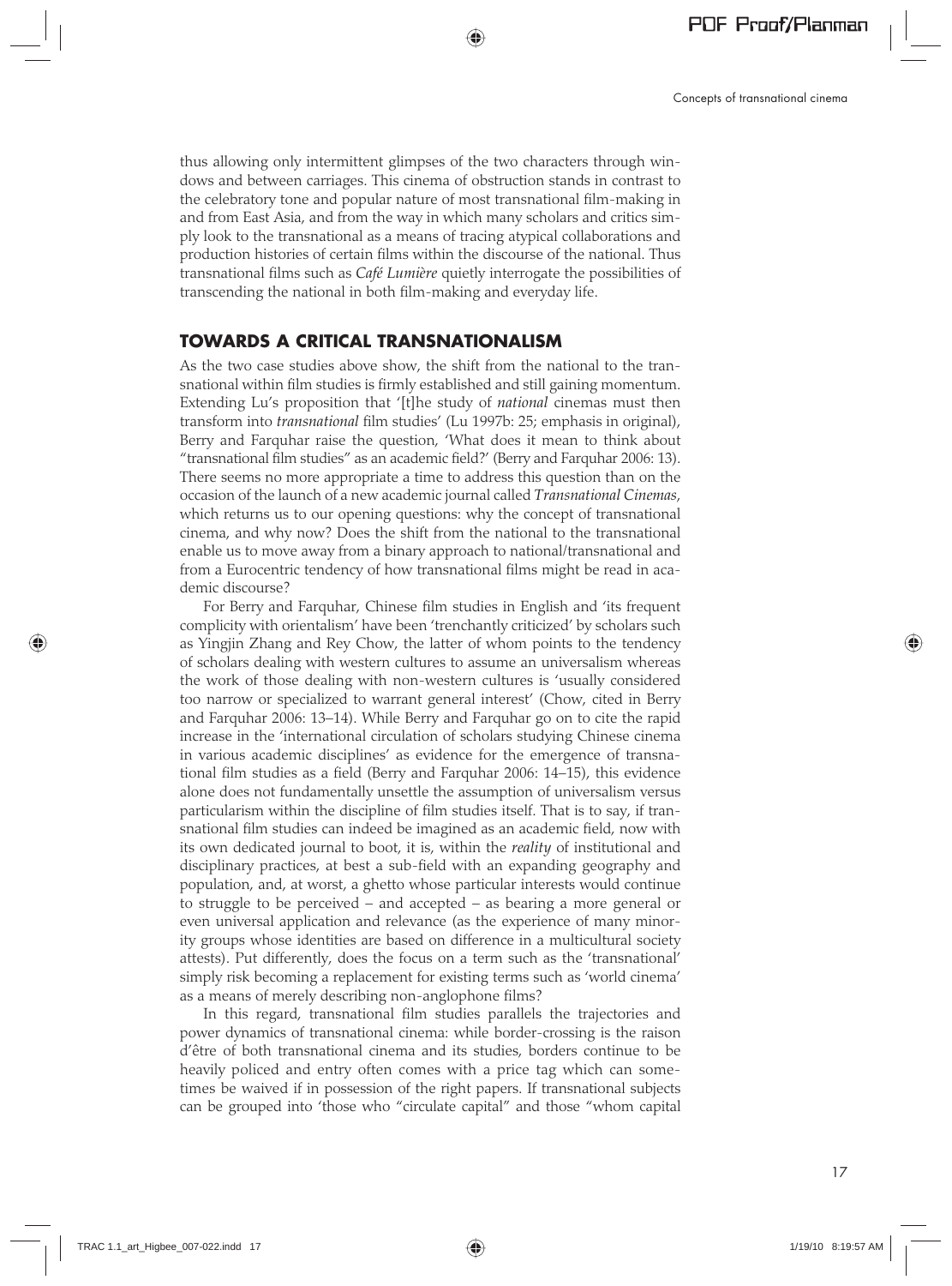circulates"' (Zizek, cited in Ezra and Rowden 2006b: 8), transnational cinematic flow is also, 'contrary to the metaphor the word invokes', not 'a spontaneous force of nature, but shaped and produced by various social, economic and cultural forces' (Berry and Pang 2008: 6). Transnational film studies, whether an academic field or sub-field, does not exist in a vacuum but must contend with these forces in order to carve out a space for itself. The launch of this journal is a welcome start, but transnational cinema still has some way to go before establishing itself more firmly as a critical concept and as an inclusive field of enquiry within the discipline of film studies.

◈

We therefore argue that transnationalism in films and in the study of cinema cannot be taken as a given or for granted. The concept of 'transnational cinema' cannot be merely descriptive because all border-crossing activities are necessarily fraught with issues of power; neither can it be purely prescriptive as this often amounts to nothing more than wishful thinking. Rather, we propose a critical, discursive stance towards the question of the transnational in film studies so that we are alert to the challenges and potentialities that greet each transnational trajectory: whether it takes place within a film's narrative and production process, across film industries, or indeed in academia. In the study of films, a critical transnationalism does not ghettoize transnational film-making in interstitial and marginal spaces but rather interrogates how these film-making activities negotiate with the national on all levels from cultural policy to financial sources, from the multiculturalism of difference to how it reconfigures the nation's image of itself. In examining all forms of cross-border film-making activities, it is also always attentive to questions of postcoloniality, politics and power, and how these may, in turn, uncover new forms of neocolonialist practices in the guise of popular genres or auteurist aesthetics. It scrutinizes the tensions and dialogic relationship between national and transnational, rather than simply negating one in favour of the other. Moreover, it refuses to see the flow or exchange within transnational cinema as taking place uniquely between national cinemas. Instead, it understands the potential for local, regional and diasporic film cultures to affect, subvert and transform national and transnational cinemas. It may also wish to pay attention to the largely neglected question of the audience and to examine the capacity of local, global and diasporic audiences to decode films as they circulate transnationally (not only in cinema theatres but also on DVD and online), constructing a variety of meanings ranging from adaptation and assimilation to more challenging or subversive readings of these transnational films. Finally, as a conceptual term it also needs to be engaged in a dialogue with scholarship in other disciplines that also have an investment in the transnational and the postcolonial (such as Gilroy 1993; Ong 1999).

A critical transnationalism should also extend to our own critical practice as film scholars who enjoy the privilege of being located within an anglophone academia: one that wields its hegemonic language of English while pronouncing on transnational films that are often polyphonic in their linguistic use and that contain characters whose plight is precisely a result of the lack of capital of all forms (economic, cultural, symbolic). Can transnational film studies be truly transnational if it only speaks in English and engages with English-language scholarship? What does it take to create 'an environment of transnational scholarly exchange and discussion around an analytic project that we believe could and should be extended to include the cinemas of other nations, including Western nations' (Berry and Farquhar 2006: 15)? It is only through embracing a more critical approach, such as the one outlined in this

♠

18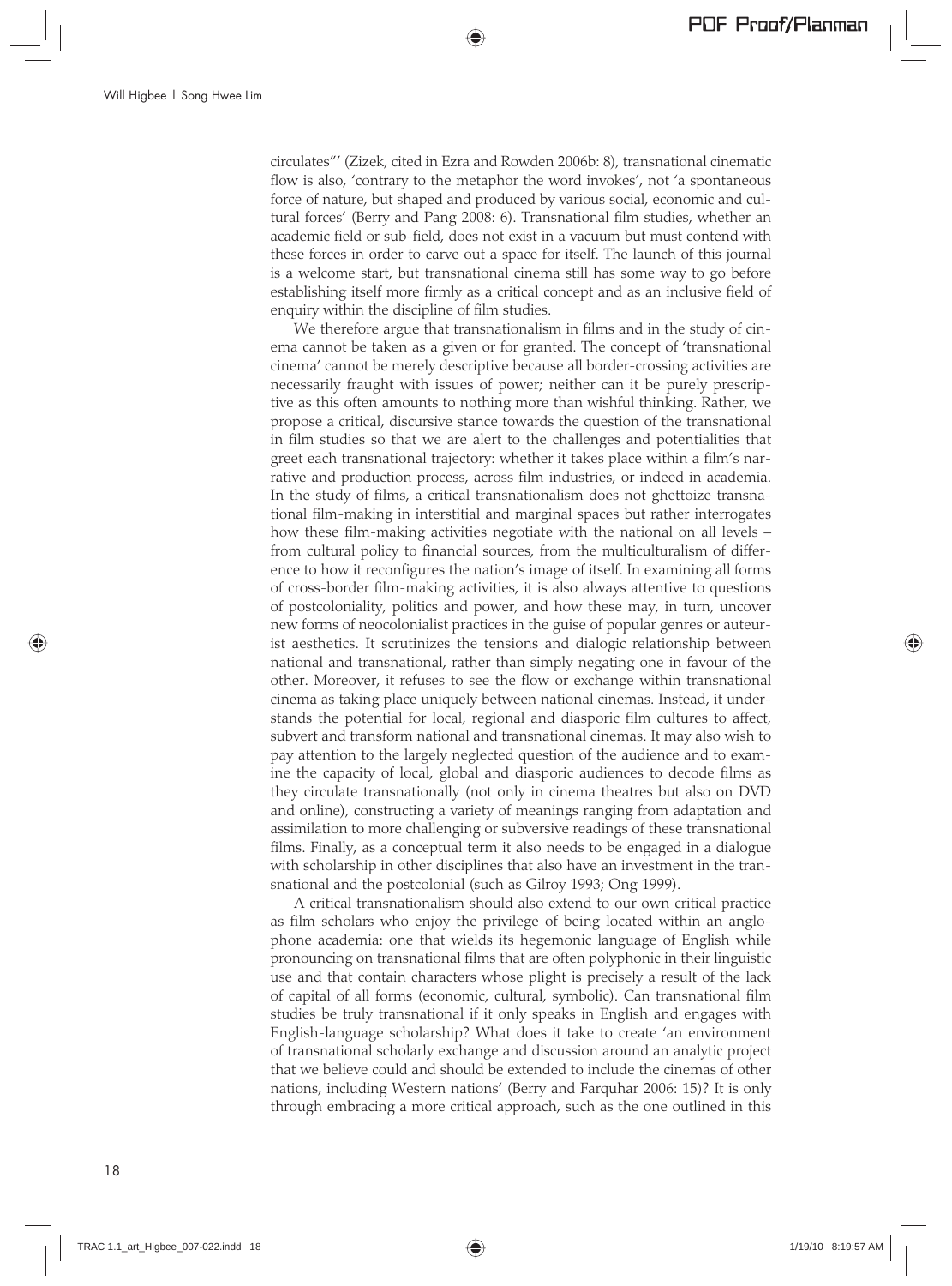article, that transnational film studies can emerge as a vital field for a transnational, trans-lingual dialogue on cinema.

⊕

#### **REFERENCES**

- Appadurai, Arjun (1990), 'Disjuncture and Difference in the Global Cultural Economy', Theory, Culture and Society, 7:2/3, pp. 295–310.
- Balibar, Etienne (2004), We, the People of Europe?: Reflections on Transnational Citizenship (trans. James Swenson), Princeton: Princeton University Press.
- Bergfelder, Tim (2005), 'National, transnational or supranational cinema?: Rethinking European film studies', Media, Culture & Society, 27:3, pp. 315-331.
- Bergfelder, Tim, Harris, Sue and Street, Sarah (2007), Film Architecture and the Transnational Imagination: Set Design in 1930s European Cinema, Amsterdam: Amsterdam University Press.
- Berry, Chris, and Farquhar, Mary (2006), China on Screen: Cinema and Nation, New York: Columbia University Press.
- Berry, Chris, and Pang, Laikwan (2008), 'Introduction, or, What's in an "s"?', Journal of Chinese Cinemas, 2:1, pp. 3-8.
- Browne, Nick (1994), 'Introduction', in Nick Browne, Paul G. Pickowicz, Vivian Sobchack and Esther Yau (eds), New Chinese Cinemas: Forms, Identities, Politics, Cambridge: Cambridge University Press, pp. 1–11.
- Chan, Kenneth (2009), Remade in Hollywood: The Global Chinese Presence in Transnational Cinemas, Hong Kong: Hong Kong University Press.
- Cousins, Mark (2004), 'The Asian Aesthetic', Prospect, November, pp. 20-25.
- Crofts, Stephen (1998), 'Concepts of National Cinema', in John Hill and Pamela Church Gibson (eds), The Oxford Guide to Film Studies, Oxford: Oxford University Press, pp. 385-394.
- Durovicová, Natasa and Newman, Kathleen E. (eds) (2009), World Cinemas, Transnational Perspectives, Abingdon, Oxon: Routledge.
- Enwezor, Okwui (2007), 'Coalition building: Black Audio Film Collective and Transnational Post-colonialism', in Kodwo Eshun and Anjalika Sagar (eds), The Ghosts of Songs: the film art of the Black Audio Film Collective, Liverpool: Liverpool University Press, pp. 106-129.
- Ezra, Elizabeth and Rowden, Terry (eds) (2006a), Transnational Cinema: The Film Reader, London: Routledge.
- Ezra, Elizabeth and Rowden, Terry (eds) (2006b), 'General Introduction: What is Transnational Cinema?', in Elizabeth Ezra and Terry Rowden (eds), Transnational Cinema: The Film Reader, London: Routledge, pp. 1-12.
- Gilroy, Paul (1993), The Black Atlantic: modernity and double consciousness, London: Verso.
- Hall, Stuart (1990), 'Cultural Identity and Diaspora', in Jonathan Rutherford (ed.), Identity: Community, Culture, Difference, London: Lawrence & Wishart, pp. 222-237.
- Hannerz, Ulf (1996), Transnational Connections: Culture, People, Places, London and New York: Routledge.
- Higbee, Will (2007), 'Locating the Postcolonial in transnational cinema: the place of Algerian émigré directors in contemporary French film', Modern and Contemporary France, 15:1, pp. 51-64.
- Higson, Andrew (2002), 'The Concept of National Cinema', in Andy Williams (ed.), Film and Nationalism, New Brunswick, New Jersey, and London: Rutgers University Press, pp. 52-67.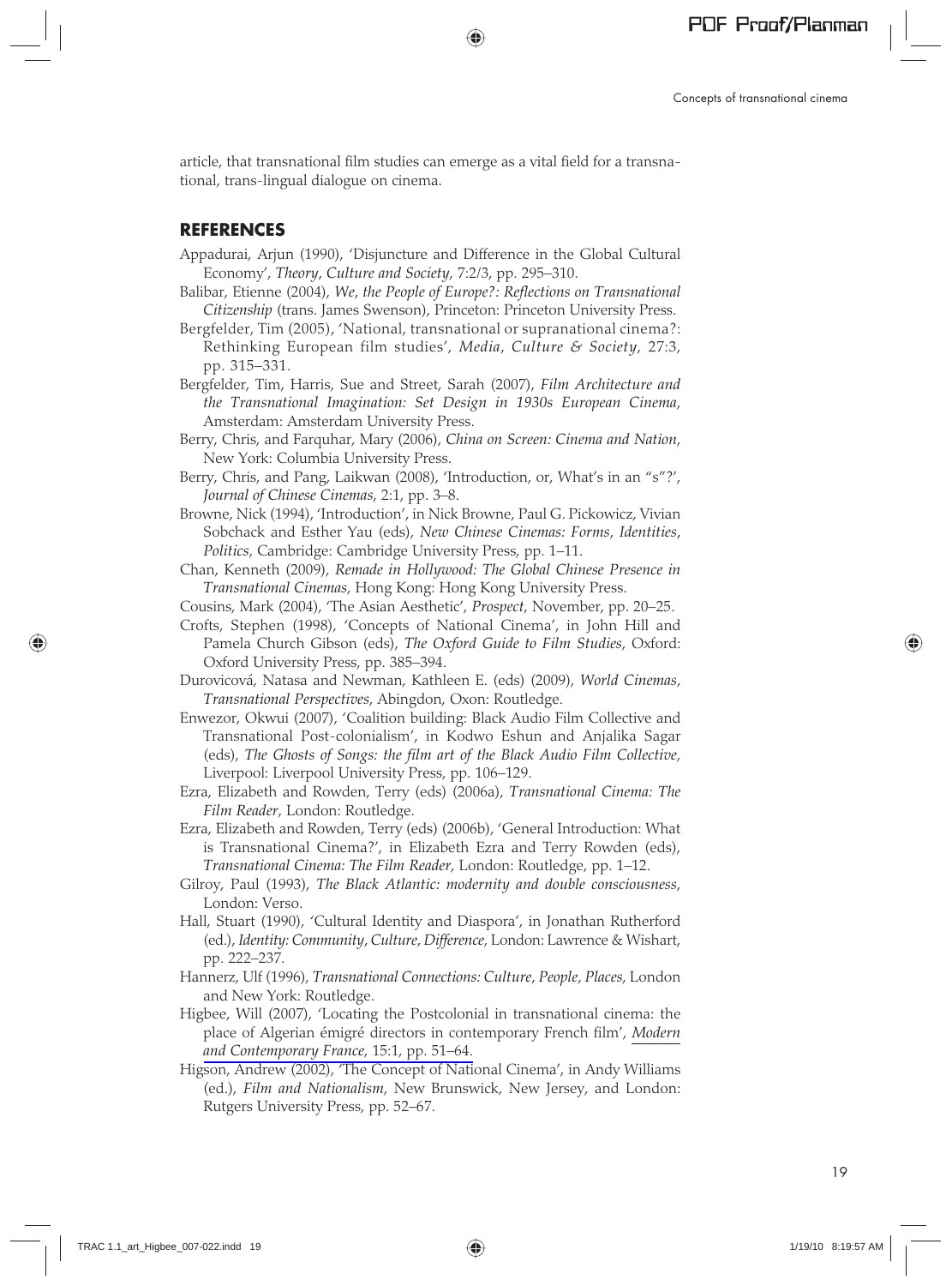Will Higbee | Song Hwee Lim

Higson, Andrew (2000), 'The limiting imagination of national cinema', in Mette Hjort and Scott MacKenzie (eds), Cinema and Nation, London: Routledge, pp. 63-74.

◈

- Hunt, Leon and Leung, Wing-fai (eds) (2008a), East Asian Cinemas: Exploring Transnational Connections on Film, London and New York: I.B. Tauris.
- Hunt, Leon and Leung, Wing-fai (2008b), 'Introduction', in Leon Hunt and Leung Wing-fai (eds), East Asian Cinemas: Exploring Transnational Connections on Film, London and New York: I.B. Tauris, pp. 1-13.
- Kaur, Raminder and Sinha, Ajay J. (eds) (2005), Bollyworld: Popular Indian Cinema through a Transnational Lens, New Delhi: Sage.
- Kinder, Marsha (1993), Blood Cinema: The Reconstruction of National Identity in Spain, Berkeley, California: University of California Press.
- Lim, Song Hwee (2006), Celluloid Comrades: Representations of Male Homosexuality in Contemporary Chinese Cinemas, Honolulu: University of Hawaii Press.
- Lim, Song Hwee (2007), 'Is the trans- in transnational the trans- in transgender?', New Cinemas: Journal of Contemporary Film, 5:1: pp. 39-52.
- Lo, Kwai-cheung (2005), Chinese Face/Off: The Transnational Popular Culture of Hong Kong, Champaign: University of Illinois Press.
- Lu, Sheldon Hsiao-peng (ed.) (1997a), Transnational Chinese Cinemas: Identity, Nationhood, Gender, Honolulu: University of Hawaii Press.
- Lu, Sheldon Hsiao-peng (1997b), 'Historical Introduction: Chinese Cinemas (1896–1996) and Transnational Film Studies', in Sheldon Hsiao-peng Lu (ed.) Transnational Chinese Cinemas: Identity, Nationhood, Gender, Honolulu: University of Hawaii Press, pp. 1-31.
- Marks, Laura (2000), The Skin of the Film: Intercultural Cinema, Embodiment, and the Senses, Durham and London: Duke University Press.
- Morris, Meaghan, Siu Leung Li and Stephan Chan Ching-kiu (eds) (2005), Hong Kong Connections: Transnational Imagination in Action Cinema, Hong Kong: Hong Kong University Press.
- Naficy, Hamid (1996), 'Phobic Spaces and Liminal Panics: Independent Transnational Film Genre', in Rob Wilson and Wimal Dissanayake (eds), Global-Local: Cultural Production and the Transnational Imaginary, Durham and London: Duke University Press, pp. 119-144.
- Naficy, Hamid (2001), An Accented Cinema: Exilic and Diasporic Filmmaking, Princeton and Oxford: Princeton University Press.
- Nestingen, Andrew and Elkington, Trevor G. (eds) (2005), Transnational Cinema In a Global North: Nordic Cinema in Transition, Detroit: Wayne State University Press.
- Ong, Aihwa (1999), Flexible Citizenship: The Cultural Logic of Transnationality, Durham and London: Duke University Press.
- Raju, Zakir Hossain (2008), 'Filmic Imaginations of the Malaysian Chinese: "Mahua cinema" as a Transnational Chinese Cinema', Journal of Chinese Cinemas, 2:1, pp. 67-79.
- Wu, I-fen (2008), 'Remapping Ozu's Tokyo? The Interplay between History and Memory in Hou Hsiao-hsien's Café Lumière', Asian Cinema, 19:1, pp. 172-181.
- Xu, Gary G. (2008), 'Remaking East Asia, Outsourcing Hollywood', in Leon Hunt and Leung Wing-fai (eds), East Asian Cinemas: Exploring *Transnational Connections on Film, London and New York: I.B. Tauris,* pp. 191-202.

◈

⊕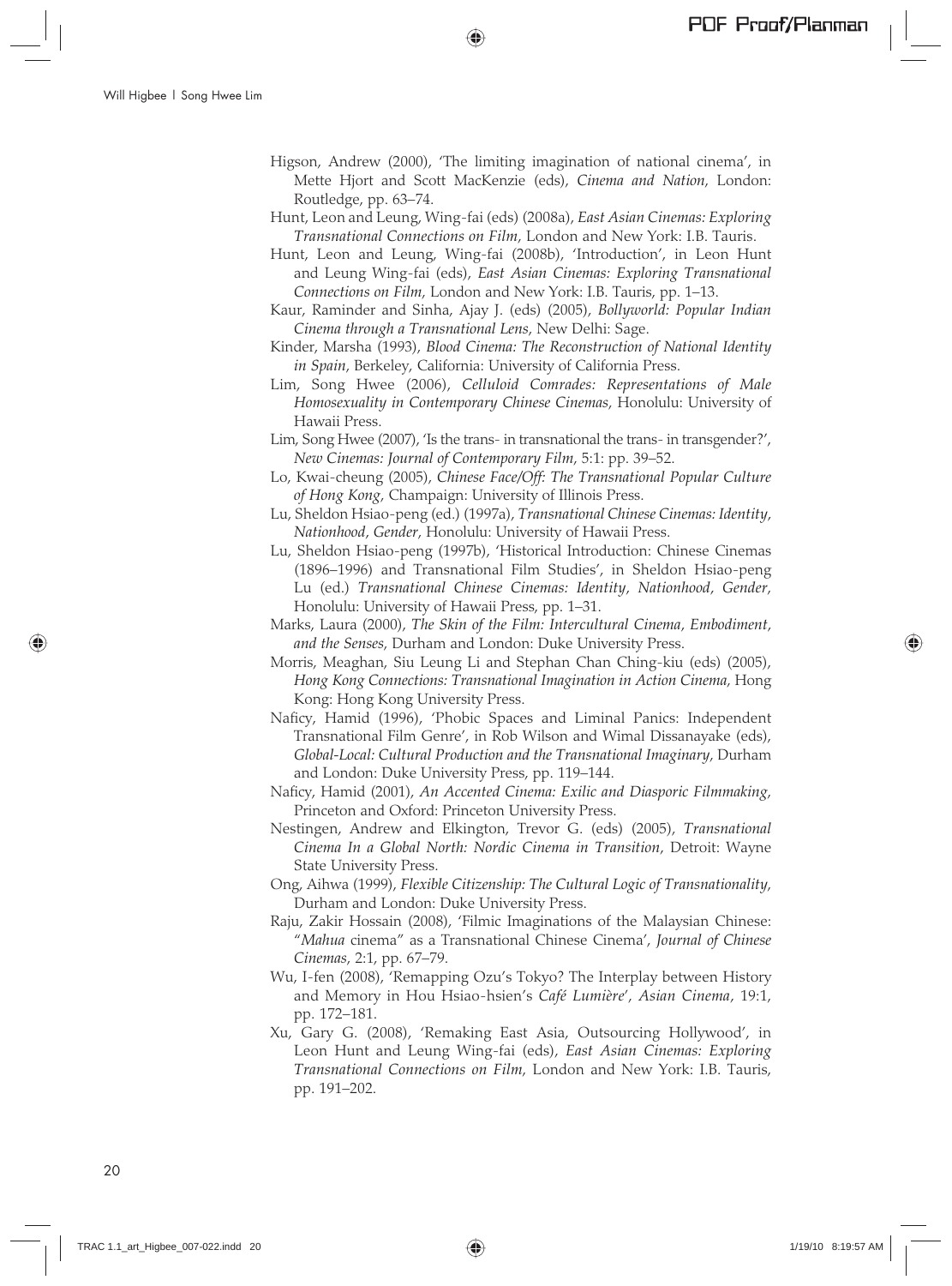#### **SUGGESTED CITATION**

Higbee, W. and Lim, S. H. (2010), 'Concepts of transnational cinema: towards a critical transnationalism in film studies', Transnational Cinemas 1: 1, pp. 7-21, doi: 10.1386/trac.1.1.7/1

♠

#### **CONTRIBUTOR DETAILS**

Will Higbee is the author of Mathieu Kassovitz (Manchester University Press, 2007) and assistant editor of the journal Studies in French Cinema. He has published a number of articles on Maghrebi-French and North African émigré film-making and is currently working on a monograph for Edinburgh University Press entitled Cinemas of the North African Diaspora in France.

Song Hwee Lim is the author of Celluloid Comrades: Representations of Male Homosexuality in Contemporary Chinese Cinemas (University of Hawaii Press, 2006), co-editor of Remapping World Cinema: Identity, Culture and Politics in Film (Wallflower Press, 2006), and founding editor of the Journal of Chinese Cinemas.

Contact: School of Arts, Literatures and Languages, University of Exeter, Queen's Building, The Queen's Drive, Exeter, EX4 4QH. E-mail: w.e.higbee@exeter.ac.uk E-mail: s.h.lim@exeter.ac.uk

⊕

⊕